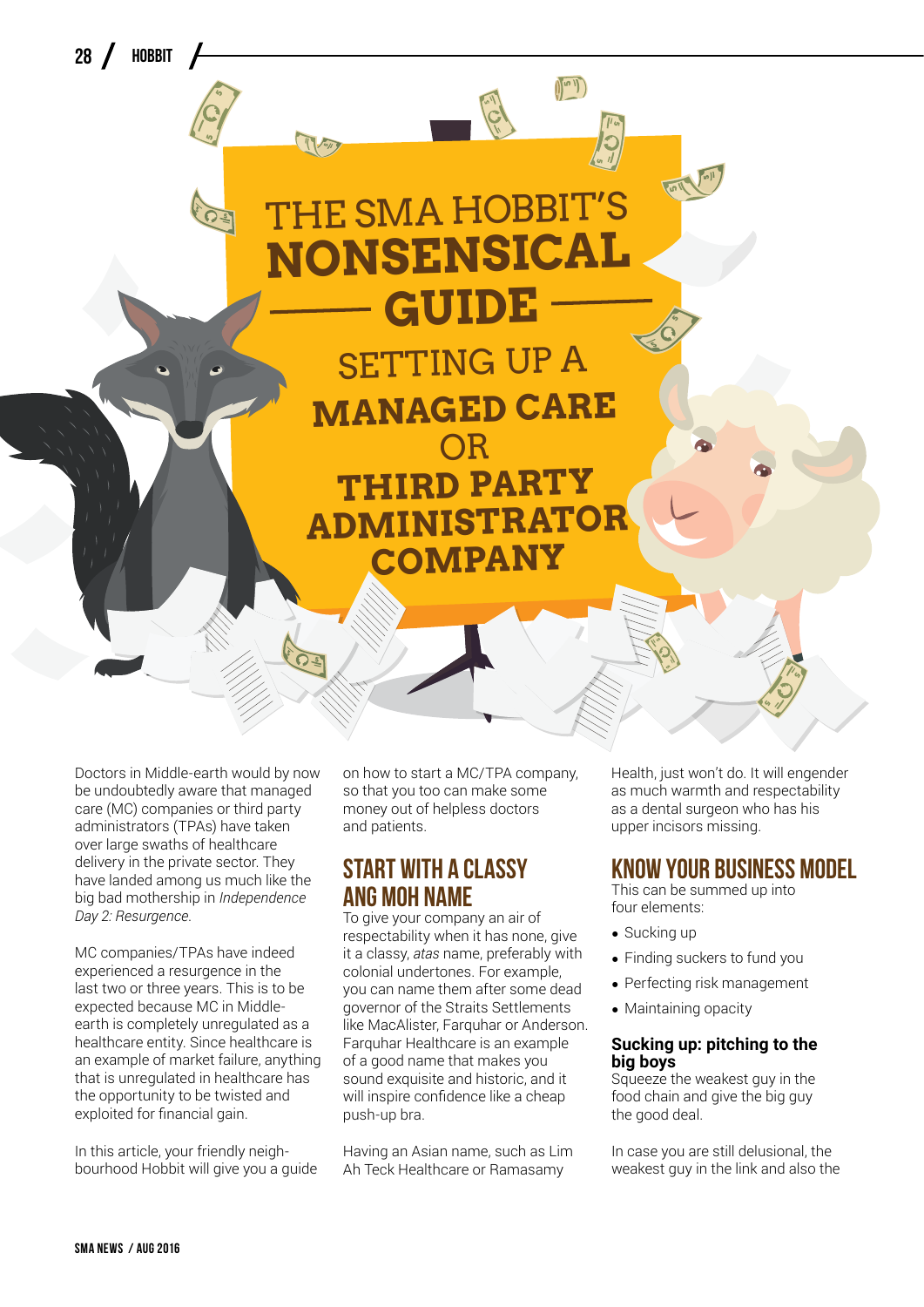lowest organism in the food chain is the doctor. Yup  $-$  the sheep in white coat (or clothing).

The big boys are the large corporate and insurance companies that the MC companies/TPAs must suck up to.

Let's start with the companies or large corporates. Times are tough for everyone and the HR manager is trying very hard to cut costs. Actually, the medical benefits arrangement is really a sideshow, if not an irritation, among the more important stuff a HR manager has to do  $-$  like staff recruitment, training activities, promotion exercises, and planning of salaries and bonus schemes.

Similarly, medical insurance is also not a priority in the large insurance companies' portfolios and nobody in these insurance companies wants to handle claims from doctors and hospitals. These claims are very technical and really a pain in the butt to process. They also want to keep costs down (who doesn't?).

So, what the wise guys in MC/TPA companies would do is to approach the HR managers and insurance companies with an offer they cannot refuse (for the younger ones, see *The Godfather*). They promise to remove the pain of processing all these employee health benefit claims and medical insurance claims – and they sometimes do so for FREE.

In fact, it's better than FREE. They may tell the HR managers something like this: "From your records, you spent an average of \$500 per employee last year on health benefits. I will now promise you savings of 5%. You will only spend \$475 this year. If I do not hit this target, I will foot 80% of the difference." So let's say, \$525 was spent in the current year (\$50 more than what was promised), the MC company/TPA will foot \$40 (80% of the difference) and the company pays \$485, which is still less than the \$500 the company paid the previous year. On the other end

of the spectrum, if they saved \$50, or spent only \$425 this year, the savings is shared and the company and MC company/TPA splits \$25 each. They may also finish off by saying: "And guess what, I do all this FOR FREE – you, the company or client, pay me NOTHING."

It is an irresistible offer. It's even better than a free lunch. So the big corporate and insurance companies readily sign up with these MC companies/TPAs. The size of the patient base will number in the thousands, if not tens of thousands.

But remember, someone has to do the following:

- Deliver the actual healthcare service required by patients;
- deliver the savings promised to the insurance companies and HR managers; and
- feed the many staff working in the MC/TPA companies, and the sharks – I mean shareholders – who own and run these companies

After sucking up to the corporate and insurance companies, you now have to sign up the suckers to fund your company.

### **Signing up the suckers**

That's where the doctor (the aforesaid sheep in white clothing) comes in. That's right, Dr Kambing Kechil, MBBS, GDFM, MMed (Family Medicine) or better still, Dr Mutton Magnus, MBBS, MRCS, FRCS, MMed (Surgery).

Here is the pitch they usually give the doctor:

We have zillions of patients who have signed up with us. If you join us as a panel doctor, we will refer these zillions of patients to you. And here are the terms of the agreement which you must agree to now:

• My pet troll can cut off your precious \*ahem\* with a rusty sickle any time you, the panel doctor, breach any of the terms of this agreement.

- I shall enslave all the family members in your household, be they Dobby or Leia.
- You will pledge your children's kidneys, corneas and livers to me in case I need a transplant.
- You will also walk my pet troll (could be the same troll with the aforesaid rusty sickle) every day at 7 pm sharp, clean up after it, as well as cook and have dinner with my mother-in-law at 8 pm sharp.

I am joking of course. Such benevolent terms are too kind when compared with reality. Here are examples of some real terms of agreement between the MC companies/TPAs and doctors.

- You, the panel doctor, will give us X% of your bills as administrative fees (X can range anything from 8% to 25%1 ). *Note: the percentage is not just for your consultation fee BUT for the whole bill, including medicines and procedures.*
- I, the almighty MC company/TPA, can change the terms of the agreement anytime.
- You cannot quit this scheme except at certain designated dates per calendar year (maybe twice a year).
- You will abide by the price schedule we provide you, BUT I have the right to moderate your claims anytime, which may include slashing your bill size or increasing my administrative fee percentage cut.
- You will seek my permission before you investigate anything, including a speculum examination or just a full blood count.
- I will pay you only after my clients pay me. And that can take anytime from six to 18 months.
- You cannot communicate with the corporate client or insurance company EXCEPT through me, the MC company/TPA.
- You cannot sue me. In case there is a dispute, we MUST go to arbitration (which can take forever with no definite outcome).